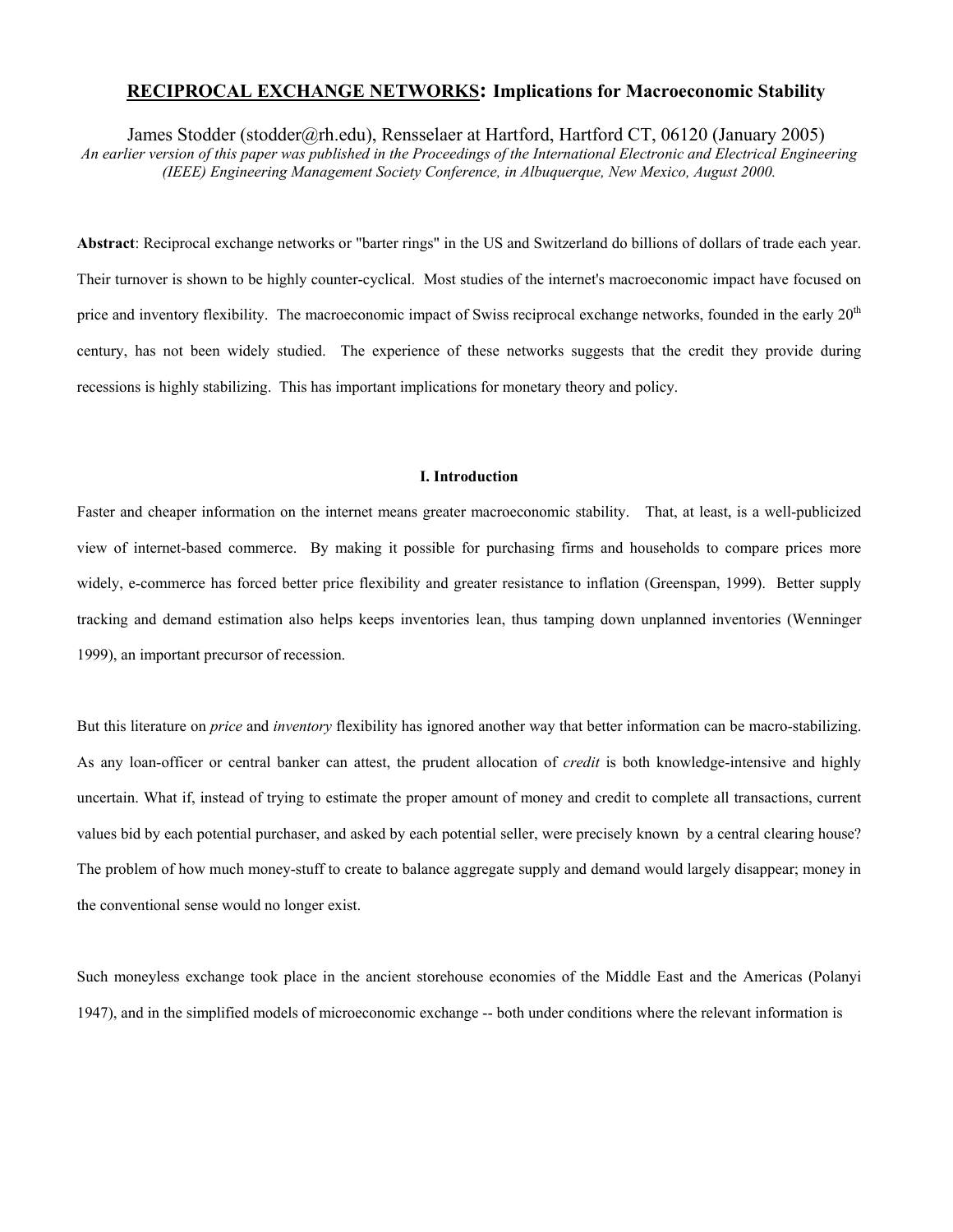centralized. The ancient storehouse economies collapsed, and *monetary*<sup>1</sup> systems evolved because the information required to coordinate a complex economy was far too great to be centralized (Stodder 1995). The internet is once again making large-scale information-centralization efficient, and *centralized barter* is an emerging form of e-commerce. Barter clearinghouses are growing with internet companies like swap.com, BarterTrust.com, and uBarter.com (Anders 2000).

The implications of moneyless business are neither straightforward, nor without controversy. A few prominent economists have speculated that computer-networked barter might eventually replace our decentralized money -- as well as its centralized protector, central banking. Such questions have been asked by leading macroeconomists like Mervyn King, presently the Governor of the Bank of England (King 1999, Beattie 1999), and Benjamin Friedman of Harvard (1999).

Friedman's view that central banking may be seriously challenged was a lead topic at a World Bank conference on the "Future of Monetary Policy and Banking" (*World Bank* 2000). His warnings sparked a pair of skeptical reviews in the *Economist* Magazine of London (2000a, 2000b). But no one, as far as I know, has looked at the direct evidence on this issue, the large-scale barter networks in existence for decades.

#### **II. Statement of the Argument**

If barter is *informationally-centralized* - on a network where, via a central resource, all parties can scan each other's bids and offers - it will tend to be counter-cyclical. The central record of the value of such barter will track the bids (unmet demands) and asks (excess supplies) of all agents on the network. This is far more knowledge than is available to any "central" bank - the knowledge it has to set the money-supply basis of exchange. Its broad monetary aggregates sit atop the decentralized "real" data in which investors and central bankers are interested. To get at this information, the bank can only scan *indirect*  monetary indicators -- ratings of credit-worthiness, and statistical leading indicators.

 $\overline{a}$ 

<sup>1</sup> The word "monetary" stems from the Latin *Moneta*, a surname of the mother goddess Juno, in whose temple Roman coins were cast (Onions, 1966). The epithet *Moneta* is usually derived from *monere*, "to remind, admonish, warn, advise, instruct." Such are not only traditional maternal functions, but among the chief information services of money.

The Romans, however, were not perfectly consistent in explaining this connection. Platner's *Topographical Dictionary of Ancient Rome* (1929, pp. 289-290) notes that "Various explanations were given by the Roman antiquarians of the epithet *Moneta*. Cicero … says that it was derived from the warning voice of the goddess, heard in the temple on the occasion of an earthquake…. Suidas … states that during the war with Tarentum the Romans, needing money, obtained it by following the advice of Juno; and that in gratitude they gave her the epithet *Moneta* and decided to establish the mint in her temple."

Note that this second story has the etymological precedence reversed – Juno is called *Moneta* because of her identification with money. The connection between money and the ancient storehouse economies, as noted by Polanyi (1947), may hold the key to this ancient conflation of meanings: stores in Juno's temple may have performed a *monetary* function long before coins were in wide circulation.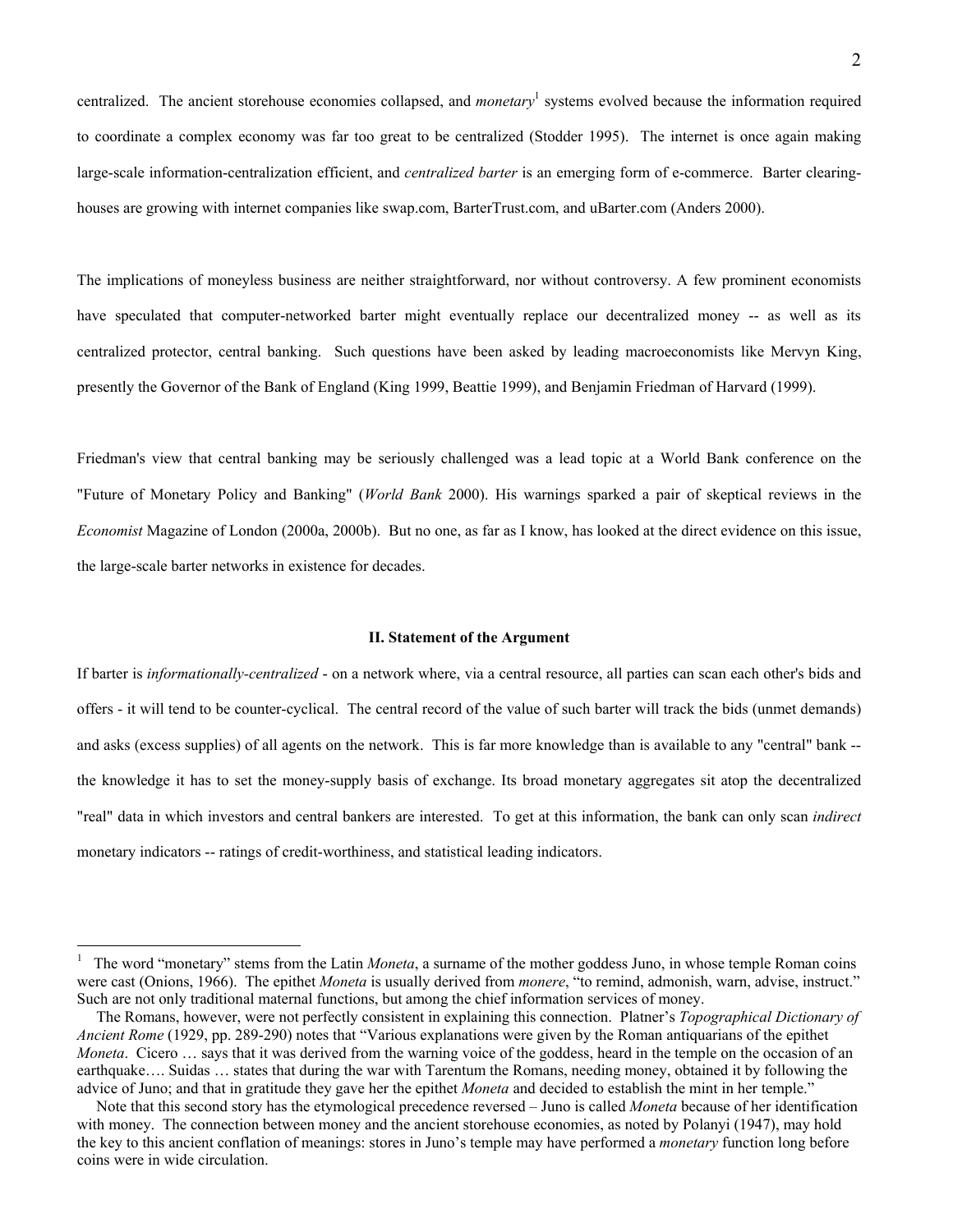Of course a centralized barter administration can still make mistakes, extending credit too much or too little. Credit "inflation" was indeed evident in the early history of the world's largest barter exchange, the "Economic Ring" (Wirtschaftsring, or WIR) of Switzerland (Defila 1994, Stutz 1994). Such a centralized barter exchange, however, will have a better knowledge base on which to extend credit than any central bank.

The WIR was inspired by the ideas of an early 20<sup>th</sup>-century economist, Silvio Gesell (Defila 1994). Keynes devotes a chapter of his General Theory (1936; Book VI, Chapter 23) to Gesell's ideas. Despite criticisms, Keynes acknowledges that this "unduly neglected prophet" anticipated some of his own ideas. This link with Keynesian monetary theory should have made Gesellian banking of some interest to macroeconomists.  $2$  Only one contemporary economist, however, seems to have studied the macroeconomic record of WIR, the largest and most long-lived bank of this sort. Studer (1998) finds positive correlation between WIR credits advanced and the Swiss money supply, M1. This suggests that WIR follows a counter-cyclical credit "policy," one parallel to the monetary policy of the Swiss central bank itself. The data used in Studer's study, however, go back only as late as 1994.

The present paper examines the historic data on two large barter exchanges -- the WIR, founded in 1930s Switzerland, and the International Reciprocal Trade Association (IRTA), founded in the US in the early 1970s. The data will show that the economic activity of both exchanges is counter-cyclical, rising and falling *against,* rather than with, the business cycle.

# **III. The Data**

Because the financial record of these exchanges is not widely known, I provide the basic data. The North American data are available online (IRTA 1999). In the regressions to follow, I have only used the series up to 1995, as the website states that the more recent years are extrapolations.

 $\frac{1}{2}$  Keynes notes that "Professor Irving Fisher, alone amongst academic economists, has recognised [this movement's] significance," and gives his own prediction that "the future will learn more from the spirit of Gesell than from that of Marx."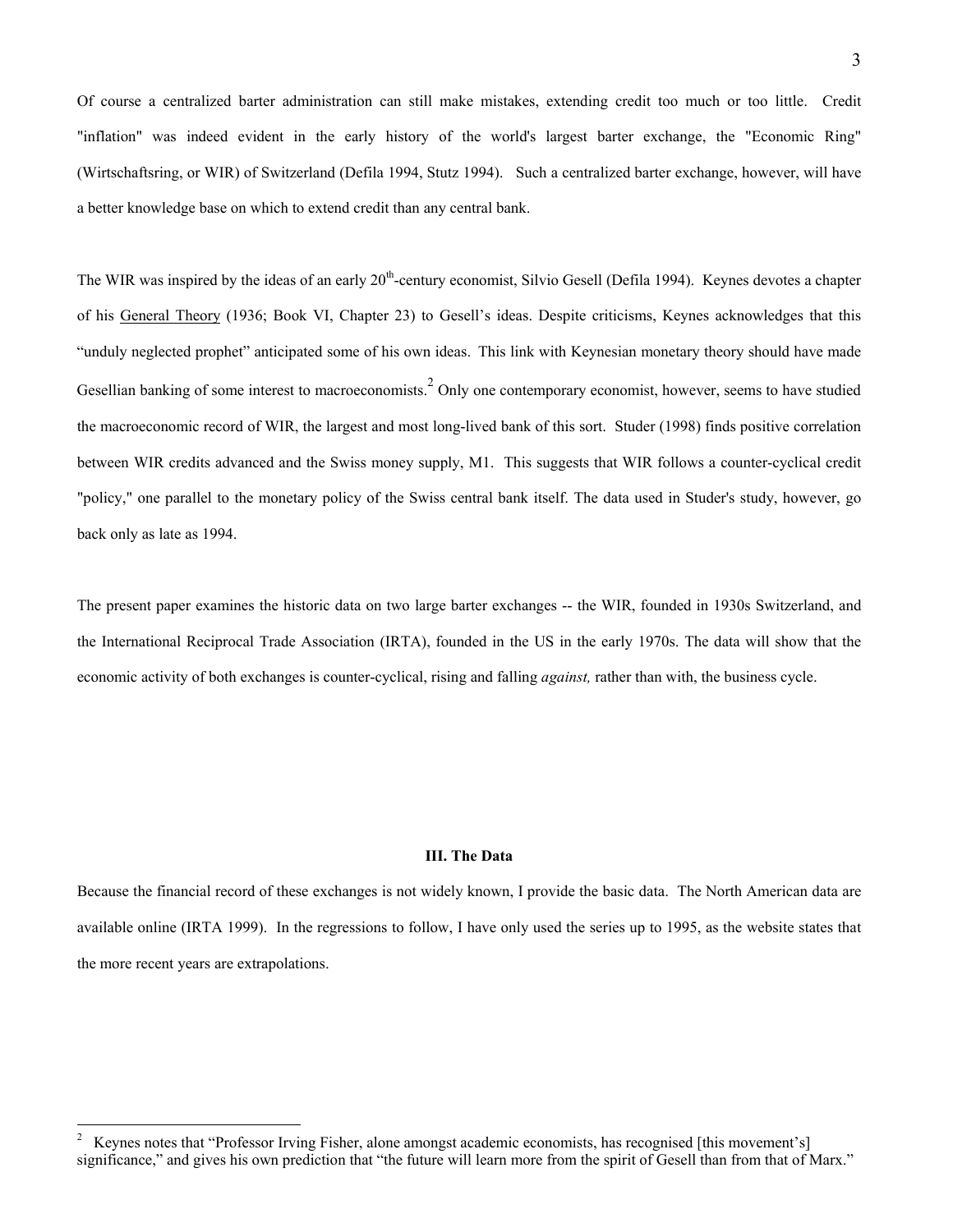| Year | Corporate<br><b>Trade</b><br><b>Companies</b> | <b>Trade</b><br><b>Exchanges</b> | <b>Total Corporate</b><br>Companies &<br><b>Trade Exchanges Companies Clients</b> | <b>Number</b><br>of Trade | Number<br>of Trade |
|------|-----------------------------------------------|----------------------------------|-----------------------------------------------------------------------------------|---------------------------|--------------------|
| 1974 | \$850                                         | \$45                             | \$895                                                                             | 100                       | 17,000             |
| 1976 | \$980                                         | \$65                             | \$1,045                                                                           | 120                       | 24,000             |
| 1977 | \$1,130                                       | \$80                             | \$1,210                                                                           | 150                       | 30,000             |
| 1978 | \$1,300                                       | \$110                            | \$1,410                                                                           | 180                       | 40,000             |
| 1979 | \$1,500                                       | \$165                            | \$1,665                                                                           | 230                       | 60,000             |
| 1980 | \$1,720                                       | \$200                            | \$1,920                                                                           | 280                       | 70,000             |
| 1981 | \$1,980                                       | \$240                            | \$2,220                                                                           | 340                       | 90,000             |
| 1982 | \$2,200                                       | \$270                            | \$2,470                                                                           | 330                       | 100,000            |
| 1983 | \$2,440                                       | \$300                            | \$2,740                                                                           | 350                       | 110,000            |
| 1984 | \$2,680                                       | \$330                            | \$3,010                                                                           | 370                       | 120,000            |
| 1985 | \$2,900                                       | \$380                            | \$3,280                                                                           | 390                       | 140,000            |
| 1986 | \$3,200                                       | \$440                            | \$3,640                                                                           | 410                       | 160,000            |
| 1987 | \$3,470                                       | \$500                            | \$3,970                                                                           | 430                       | 180,000            |
| 1988 | \$3,750                                       | \$566                            | \$4,316                                                                           | 440                       | 200,000            |
| 1989 | \$4,050                                       | \$636                            | \$4,686                                                                           | 450                       | 220,000            |
| 1990 | \$4,550                                       | \$707                            | \$5,257                                                                           | 470                       | 240,000            |
| 1991 | \$5,100                                       | \$781                            | \$5,881                                                                           | 500                       | 260,000            |
| 1992 | \$5,570                                       | \$858                            | \$6,428                                                                           | 540                       | 280,000            |
| 1993 | \$6,050                                       | \$938                            | \$6,988                                                                           | 570                       | 300,000            |
| 1994 | \$6,560                                       | \$1,084                          | \$7,644                                                                           | 610                       | 340,000            |
| 1995 | \$7,216                                       | \$1,248                          | \$8,464                                                                           | 650                       | 380,000            |

**Table 1: Volume of Corporate Barter, North American Companies, 1974-1995 (in Millions of Current US Dollars)** 

Source: Barter by North American Companies, (http://www.irta.net/barterstatistics.html).

Note that data for 1975 are missing, and in the present study, are given by a linear interpolation. For the regressions, these nominal figures were adjusted by a 1992-based deflator for services, as explained in the text.

These IRTA data are evidently not of the highest quality. Table 1 shows clear rounding-off, and should therefore be considered only an approximation. Whatever biases may have colored the compilation of this data, however, the desire to show a counter-cyclical tendency was apparently not one of them. I know of no empirical studies of the IRTA, apart from my own (Stodder 1998), that claim to find such macroeconomic stabilization. Paradoxically, this is a source of some confidence. Note that high-quality data on total barter transactions carried out though the IRTA do exist, but are not in the public domain. All commercial barter credits count as regular income and must be filed on Form 1099-B of the US Internal Revenue Service (www.irta.net). Since the IRTA Corporate Trade Council (CTC) for these years showed no Canadian or Mexican companies, it is reasonable to conclude that most of the "North American" barter is US.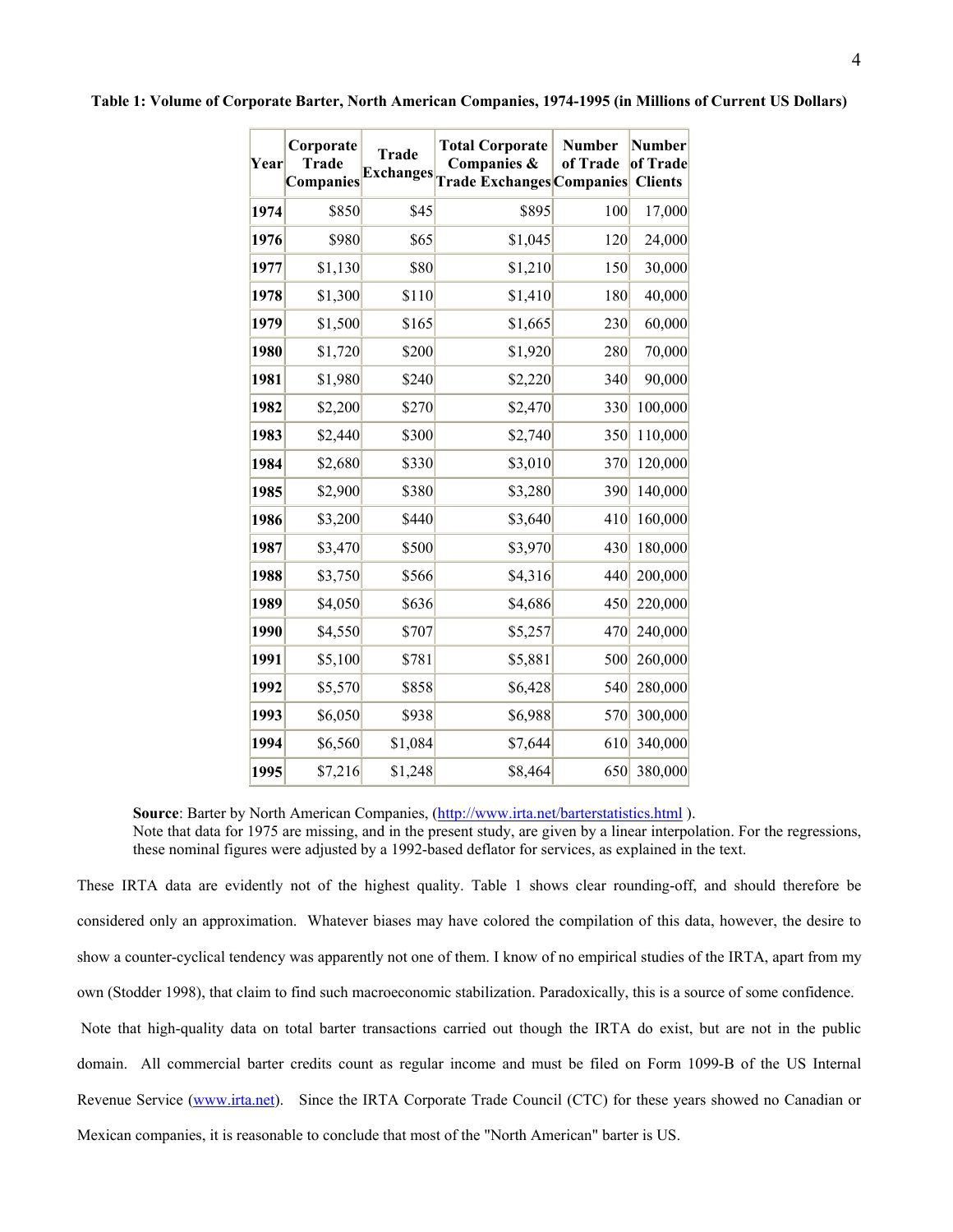Although the US has more complete public economic statistics than almost any other country, the Swiss banking tradition is well-known for the quality of its private records. The WIR bank gives us 56 years of data:

|      | Year Participants Turnover Credit Credit/ |       |      |                 |      | Year Participants Turnover Credit Credit/ |       |       |                           |
|------|-------------------------------------------|-------|------|-----------------|------|-------------------------------------------|-------|-------|---------------------------|
|      |                                           |       |      | <b>Turnover</b> | 1976 |                                           | 223.0 | 82.2  | <b>Turnover</b><br>0.3686 |
| 1948 | 814                                       | 1.1   | 0.3  | 0.2727          |      | 23,172                                    |       |       |                           |
| 1949 | 1,070                                     | 2.0   | 0.5  | 0.2500          | 1977 | 23,929                                    | 233.2 | 84.5  | 0.3623                    |
| 1950 | 1,574                                     | 3.8   | 1.0  | 0.2632          | 1978 | 24,479                                    | 240.4 | 86.5  | 0.3598                    |
| 1951 | 2,089                                     | 6.8   | 1.3  | 0.1912          | 1979 | 24,191                                    | 247.5 | 89.0  | 0.3596                    |
| 1952 | 2,941                                     | 12.6  | 3.1  | 0.2460          | 1980 | 24,227                                    | 255.3 | 94.1  | 0.3686                    |
| 1953 | 4,540                                     | 20.2  | 4.6  | 0.2277          | 1981 | 24,501                                    | 275.2 | 103.3 | 0.3754                    |
| 1954 | 5,957                                     | 30.0  | 7.2  | 0.2400          | 1982 | 26,040                                    | 330.0 | 127.7 | 0.3870                    |
| 1955 | 7,231                                     | 39.1  | 10.5 | 0.2685          | 1983 | 28,418                                    | 432.3 | 159.6 | 0.3692                    |
| 1956 | 9,060                                     | 47.2  | 11.8 | 0.2500          | 1984 | 31,330                                    | 523.0 | 200.9 | 0.3841                    |
| 1957 | 10,286                                    | 48.4  | 12.1 | 0.2500          | 1985 | 34,353                                    | 673.0 | 242.7 | 0.3606                    |
| 1958 | 11,606                                    | 53.0  | 13.1 | 0.2472          | 1986 | 38,012                                    | 826.0 | 292.5 | 0.3541                    |
| 1959 | 12,192                                    | 60.0  | 14.0 | 0.2333          | 1987 | 42,227                                    | 1,065 | 359.3 | 0.3374                    |
| 1960 | 12,567                                    | 67.4  | 15.4 | 0.2285          | 1988 | 46,895                                    | 1,329 | 437.3 | 0.3290                    |
| 1961 | 12,445                                    | 69.3  | 16.7 | 0.2410          | 1989 | 51,349                                    | 1,553 | 525.7 | 0.3385                    |
| 1962 | 12,720                                    | 76.7  | 19.3 | 0.2516          | 1990 | 56,309                                    | 1,788 | 612.5 | 0.3426                    |
| 1963 | 12,670                                    | 83.6  | 21.6 | 0.2584          | 1991 | 62,958                                    | 2,047 | 731.7 | 0.3574                    |
| 1964 | 13,680                                    | 101.6 | 24.3 | 0.2392          | 1992 | 70,465                                    | 2,404 | 829.8 | 0.3452                    |
| 1965 | 14,367                                    | 111.9 | 25.5 | 0.2279          | 1993 | 76,618                                    | 2,521 | 892.3 | 0.3539                    |
| 1966 | 15,076                                    | 121.5 | 27.0 | 0.2222          | 1994 | 79,766                                    | 2,509 | 904.1 | 0.3603                    |
| 1967 | 15,964                                    | 135.2 | 37.3 | 0.2759          | 1995 | 81,516                                    | 2,355 | 890.6 | 0.3782                    |
| 1968 | 17,069                                    | 152.2 | 44.9 | 0.2950          | 1996 | 82,558                                    | 2,262 | 869.8 | 0.3845                    |
| 1969 | 17,906                                    | 170.1 | 50.3 | 0.2957          | 1997 | 82,793                                    | 2,085 | 843.6 | 0.4046                    |
| 1970 | 18,239                                    | 183.3 | 57.2 | 0.3121          | 1998 | 82,751                                    | 1,976 | 807.7 | 0.4088                    |
| 1971 | 19,038                                    | 195.1 | 66.2 | 0.3393          | 1999 | 82,487                                    | 1,833 | 788.7 | 0.4303                    |
| 1972 | 19,523                                    | 209.3 | 69.3 | 0.3311          | 2000 | 81,719                                    | 1,774 | 786.9 | 0.4437                    |
| 1973 | 20,402                                    | 196.7 | 69.9 | 0.3554          | 2001 | 80,227                                    | 1,708 | 791.5 | 0.4634                    |
| 1974 | 20,902                                    | 200.0 | 73.0 | 0.3650          | 2002 | 78,505                                    | 1,691 | 791.5 | 0.4681                    |
| 1975 | 21,869                                    | 204.7 | 78.9 | 0.3854          | 2003 | 77,668                                    | 1,650 | 784.4 | 0.4754                    |

| Table 2: Participants, Total Turnover, Credit, and Credit/Turnover, WIR-Bank, 1948-2003 |  |
|-----------------------------------------------------------------------------------------|--|
| (Total Turnover and Credit Denominated in Millions of Current Swiss Franks)             |  |

**Sources:** Data to 1983 are from Meierhofer (1984). Subsequent years are from the annual *Rapport de Gestion* and communications with the WIR public relations department (2000, 2004). The first three series names (Participants, Turnover, and Credit) are given in the annual report in French as *Nombre de Comptes-Participants, Chiffre (o Volume) d'Affaires,* and *Autres Obligations Financières envers Clients en WIR*, respectively. Both Turnover and Credit are denominated in Swiss Francs, but the obligations they represent are payable in WIR-accounts.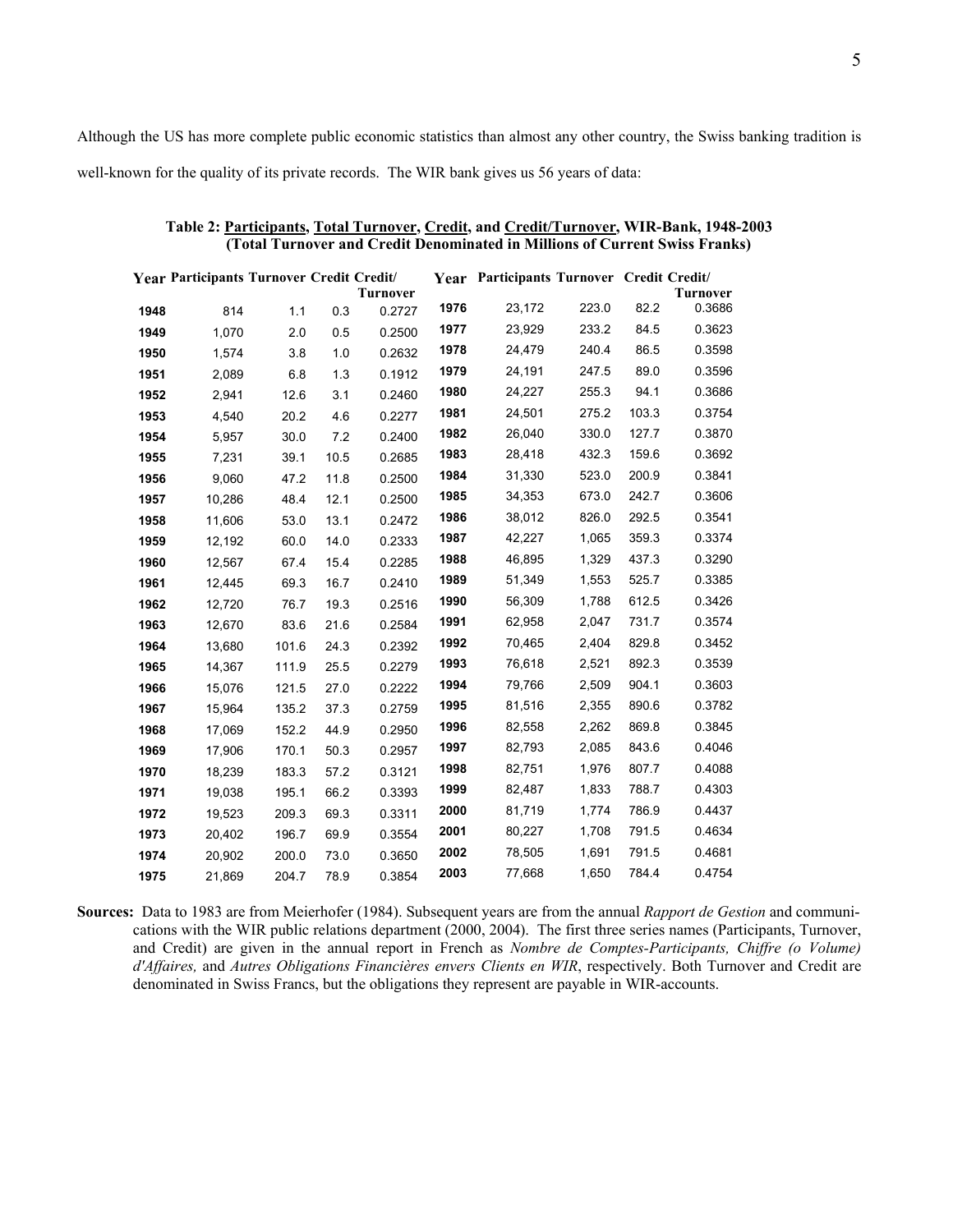# **IV. The Regression Results**

#### **United States**

Figures 1 and 2 below give visual evidence of Corporate Barter's "mirror image" or negative correlation with US GDP, and its more positive correlation with Wholesale Inventories.



 **Figure 1: Annual Change in US GDP and Corporate Barter (1992 Prices), 1974-95.** 



 **Figure 2: Annual Change in US Wholesale Inventories (left axis) and Corporate Barter (right axis) 1992 Prices, 1974-95.**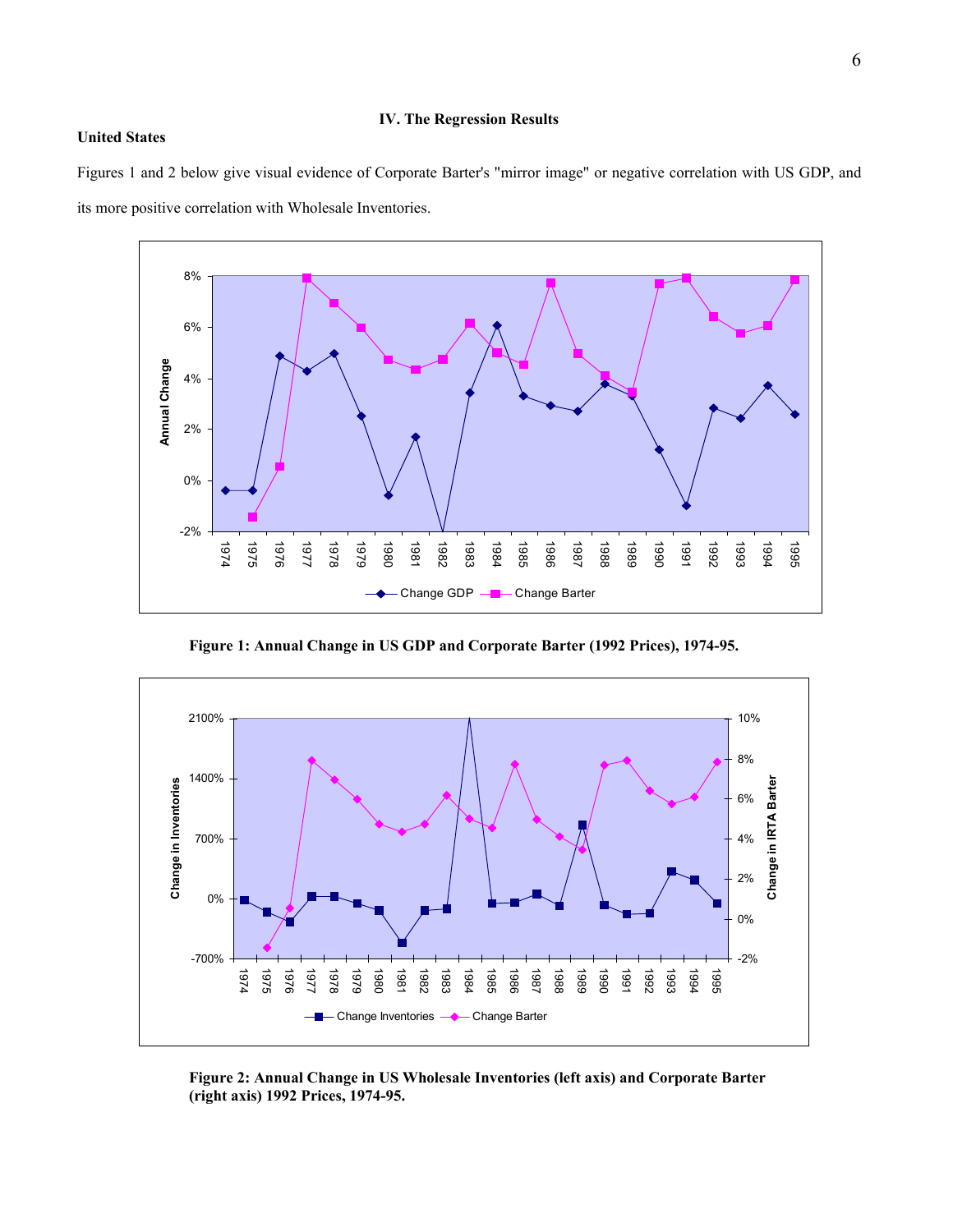7

 To deflate the nominal IRTA data of Table 1, the 1992 chained price index for Services was used. By most accounts US corporate barter is heavily weighted toward services (Healey 1996), especially in media and advertising. Gross Domestic Product is in real terms, using a 1992 chained deflator, from the *Economic Report of the President* (1996).

Right-hand-side variables (in Table 3) are a Time trend, Wholesale Inventories, the percentage of Unemployment, and the Gross Domestic Product of the US economy. There is clear multicollinearity between these last two, as demonstrated by the R-squared term being virtually unchanged when either one of them is dropped, in the last three estimates. Inventories show less multicollinearity, going "both ways" in the business cycle -- rising with expected upturns, but also with unexpected downturns. As a result of this independence, the coefficient on Inventories is significant throughout.

Estimates in Table 3 are first-order auto-regressive (AR1). Durbin Watson statistics fall mostly into the indeterminate area, so the null hypothesis of no auto-correlation cannot be rejected at level 5 percent. Regression [4] shows positive autocorrelation. The coefficient on each variable is significant in at least one equation. All coefficients have signs consistent with the hypothesis of barter being counter-cyclical.

| Table 3: US IRTA Corporate Barter, as Explained by Macroeconomic Variables                                                            |  |
|---------------------------------------------------------------------------------------------------------------------------------------|--|
| Dependent Variable: Corporate Barter, 1974-1995 ( <i>t-stats in italics</i> , * : <i>p-value</i> < 0.05, $\degree$ : <i>p</i> < 0.10) |  |

| <b>Equation</b> | $[1] % \includegraphics[width=0.9\columnwidth]{figures/fig_1a} \caption{The figure shows the number of times on the right, and the number of times on the right, respectively.} \label{fig:1}$ | $\mathbf{[2]}$  | $\lbrack 3 \rbrack$ | [4]              |
|-----------------|------------------------------------------------------------------------------------------------------------------------------------------------------------------------------------------------|-----------------|---------------------|------------------|
| <b>Variable</b> |                                                                                                                                                                                                |                 |                     |                  |
| Constant        | 1407.73                                                                                                                                                                                        | $-344.37$       |                     | 2174.86 1070.110 |
|                 | 0.641                                                                                                                                                                                          | $-0.446$        | $3.496*$            | 2.363            |
| Time            | 132.118                                                                                                                                                                                        | 71.835          | 159.491             | 131.782          |
|                 | 1.659                                                                                                                                                                                          | $1.977^{\circ}$ | $6.120*$            | $5.099*$         |
| Wholesale Inv.  | 15.635                                                                                                                                                                                         | 17.656          | 14.135              | 8.869            |
|                 | $2.801*$                                                                                                                                                                                       | $3.512*$        | $3.825*$            | $2.719*$         |
| Unemploy.       | $-0.342$                                                                                                                                                                                       | 55.034          |                     |                  |
|                 | $-0.851$                                                                                                                                                                                       | $2.172*$        |                     |                  |
| GDP             | 18.279                                                                                                                                                                                         |                 | $-0.468$            |                  |
|                 | 0.365                                                                                                                                                                                          |                 | $-2.345*$           |                  |
| Regress. Mthd   | AR 1                                                                                                                                                                                           | AR 1            | AR 1                | ARI              |
| R-squared       | 0.892                                                                                                                                                                                          | 0.893           | 0.890               | 0.861            |
| Adj. R-squared  | 0.867                                                                                                                                                                                          | 0.875           | 0.871               | 0.846            |
| Durbin-Watson   | 1.323                                                                                                                                                                                          | 1.271           | 1.305               | 0.824            |
| Rho             | 0.929                                                                                                                                                                                          | 0.927           | 0.929               | 0.927            |
| t-stat. of Rho  |                                                                                                                                                                                                | 14.788* 14.706* | 15.166*             | 15.014*          |
| Log likelihood  | $-124.14$                                                                                                                                                                                      | $-124.60$       | $-124.22$           | $-127.16$        |
| Observations    | 22                                                                                                                                                                                             | 22              | 22                  | 22               |

**Sources**: IRTA (1995a) **and Economic Report of the President** (1996). Also, see Stodder (1998).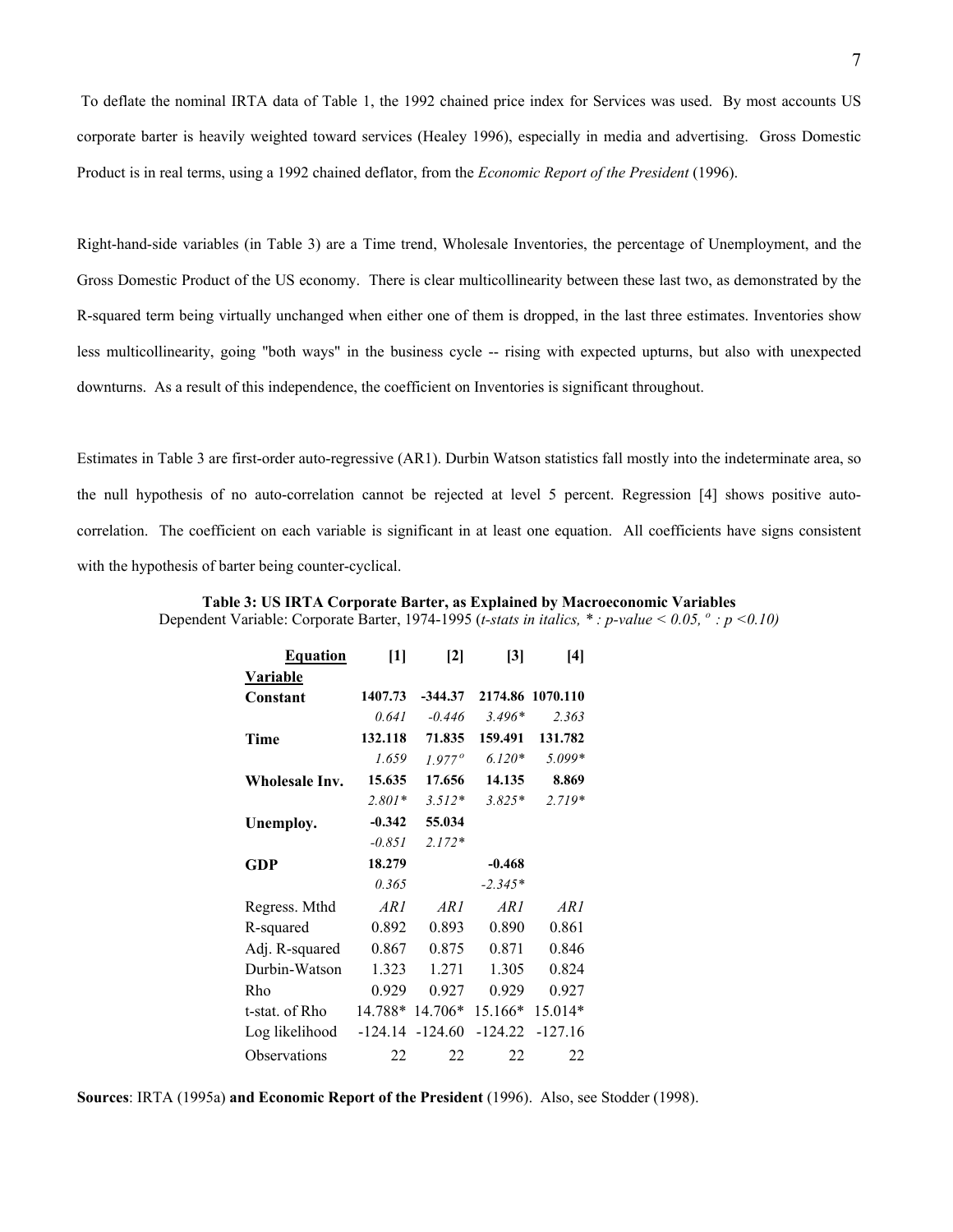#### **Switzerland**

 As Figure 3 below shows, growth in the number of WIR Participants has tracked Swiss Unemployment very closely, consistently maintaining a rate of about one-tenth the increase in the number of unemployed. Indeed, in the following regressions, the Unemployment term is the only one with strongly significant coefficients. The importance of Unemployment to WIR's Participant trend probably reflects its exclusion of "large" businesses, as established in the bank's rules since 1973 (Defila 1994). Employees in smaller firms are generally more subject to unemployment risks. Note that only 40 observations were available in these regressions, since the OECD data on Inventories only go back to 1960.



 **Figure 3: Change in number of Swiss Unemployed (in 1000s, left axis) and in number of WIR Participant-Accounts (in 1000s, right axis), 1948-99.** 

To deflate the WIR data, a chained price deflator on 1990 GDP is used. In Table 4 the dependent variable is the change in number of Participants. Right-hand-side variables are the Change in Unemployment, Change in Gross Domestic Product, and Change in all Private Inventories -- all in actual and not in percentage terms. The Durbin-Watson statistics show the hypothesis of no positive correlation cannot be rejected at 5 percent. Turnover is seen to be largely pro-cyclical, rising and falling in tandem with the change in GDP and *against* changes in Inventories (See Figures 4 and 6). Credit advanced by the WIR, on the other hand, is highly counter-cyclical, correlated against GDP and *with* Inventories (See Figures 5 and 7).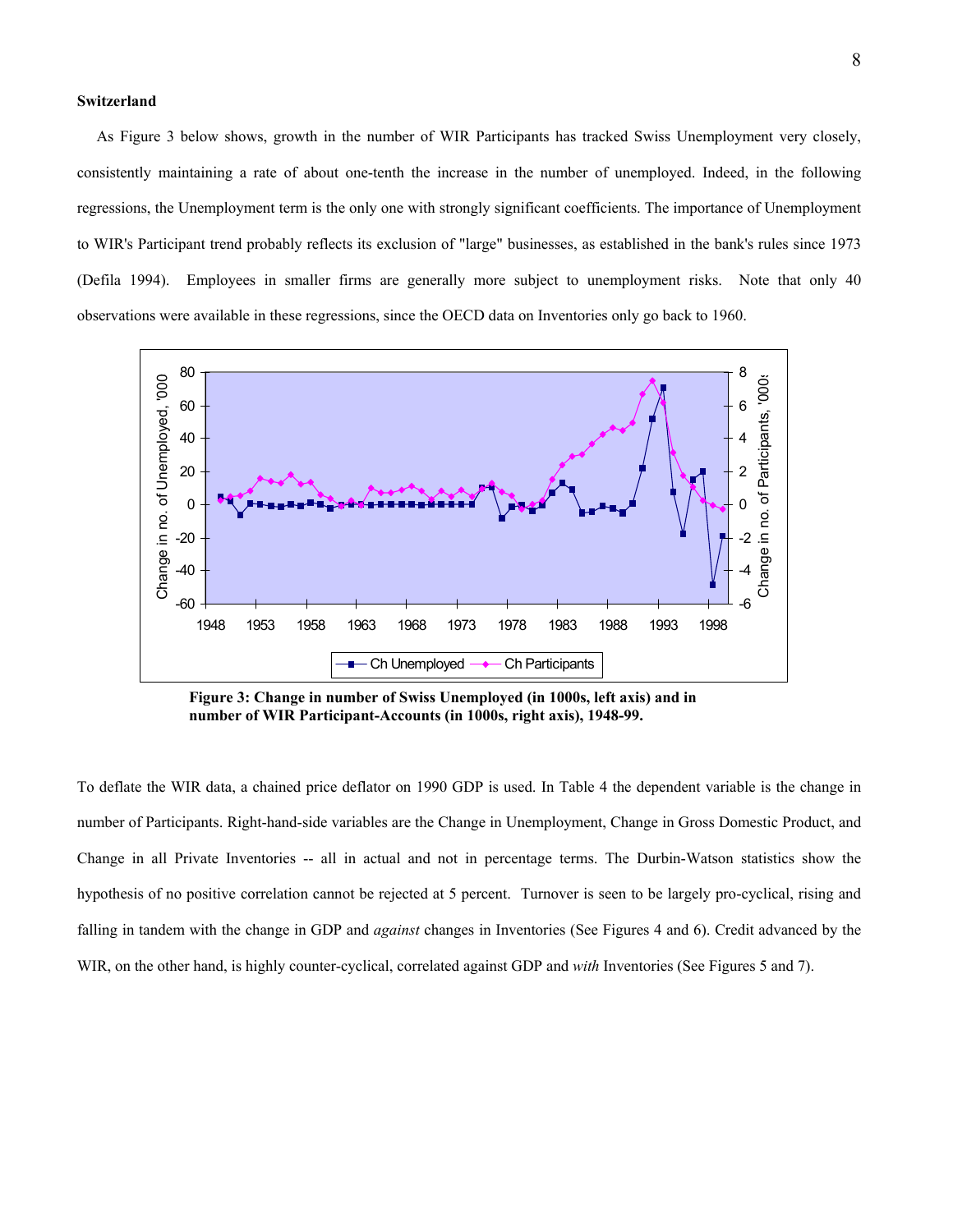

**Figure 4: Change in Swiss GDP (left axis), and Change in Total WIR Turnover (right axis), both in 1990 Swiss Franks, 1948-99.** 



**Figure 5: Change in Swiss GDP (left axis), and Change in Credits Advanced in WIR (right axis), both in 1990 Swiss Franks, 1948-99.**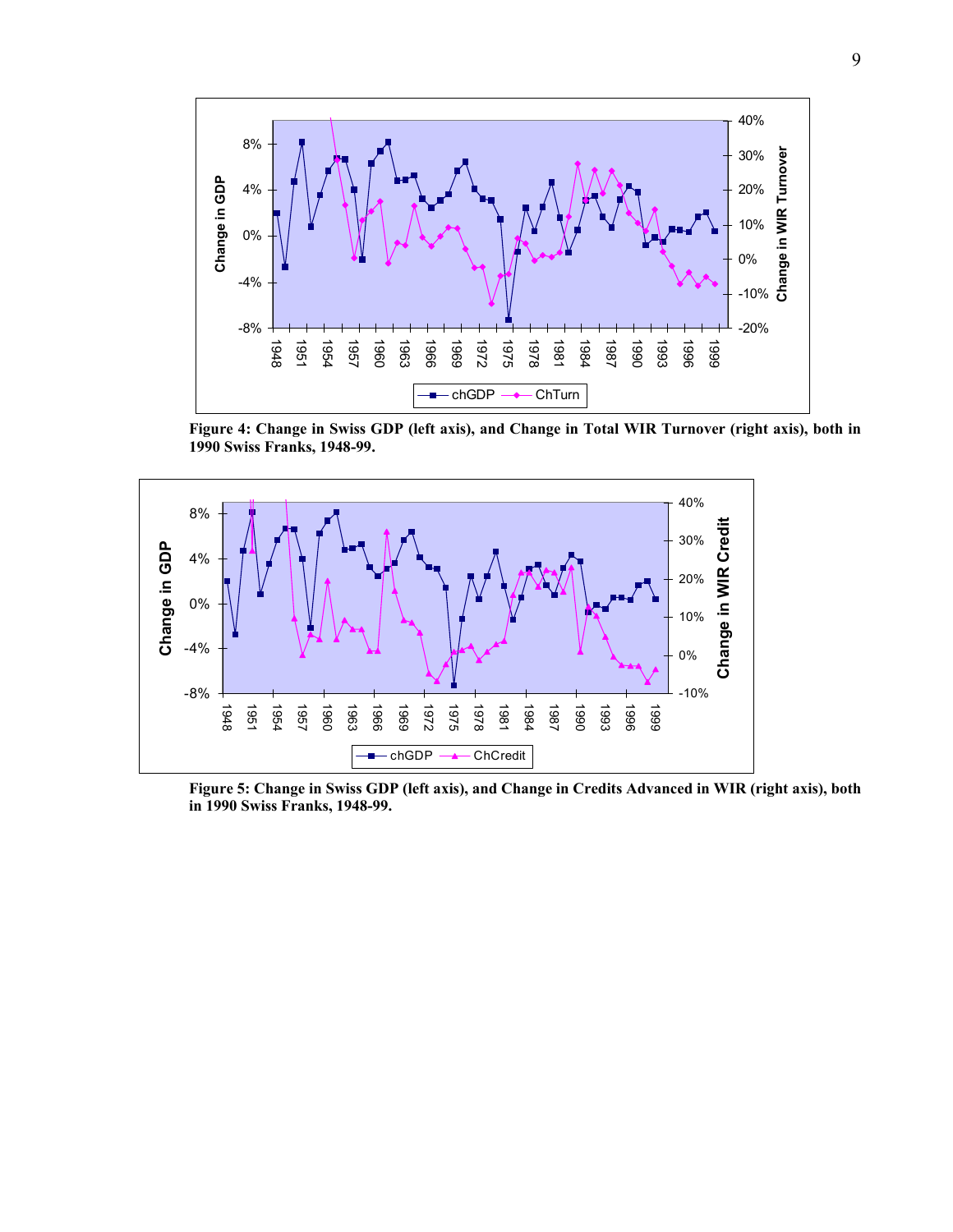

 **Figure 6: Change in Swiss Inventories, Millions of 1990 Swiss Franks (left axis), and Change in Annual Turnover in WIR (right axis), 1960-99.**



 **Figure 7: Change in Swiss Inventories, Millions of 1990 Swiss Franks (left axis), and Total Credits advanced in WIR (right axis), 1960-99.** 

In Table 4 below, Change in the number or WIR Participants is regressed against Change in Unemployment (in thousands, not as a percentage), Change in real GDP (in 1990 Swiss Franks), and Change in Real Inventories (also 1990 based.) The impression of an overwhelming correlation between membership and unemployment, seen in Figure 4, is confirmed. Rsquared terms are relatively low, however, and the Durbin-Watson term is in the indeterminate region, so auto-correlation may be a problem.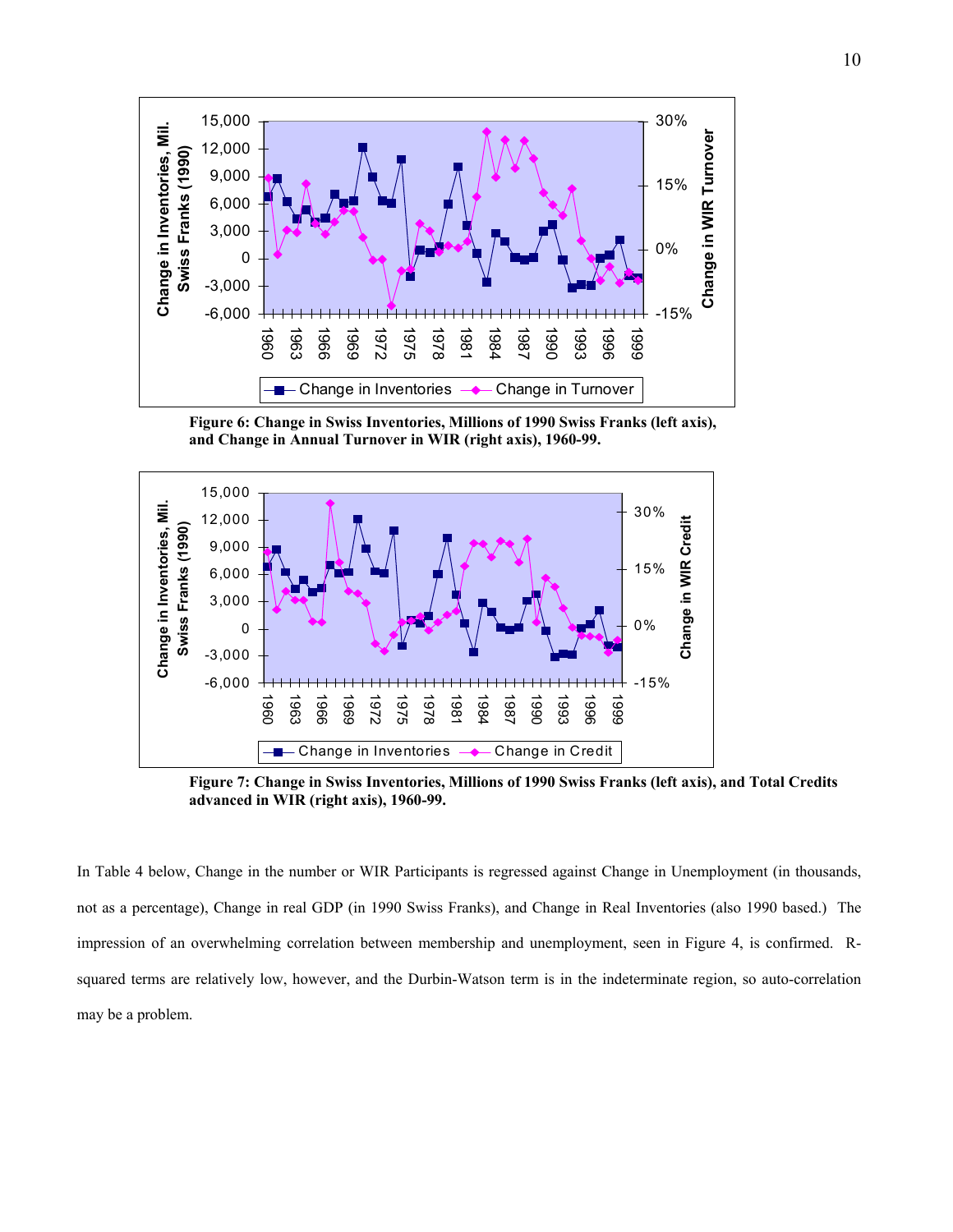| Table 4: Participants in the WIR Barter Network, as Explained by Macroeconomic Variables 1960-1999                                              |  |  |
|-------------------------------------------------------------------------------------------------------------------------------------------------|--|--|
| Dependent Variable: Change in Number of WIR Participants** ( <i>t-stats in italics</i> , *: <i>p-value</i> < 0.05, $\degree$ : <i>p</i> < 0.10) |  |  |

| <b>Equations</b>                                             | $[1]$      | $[2]$                 | $[3]$ **        |  |  |  |  |
|--------------------------------------------------------------|------------|-----------------------|-----------------|--|--|--|--|
| Variable                                                     |            |                       |                 |  |  |  |  |
| Constant                                                     | 1381.46    | 1368.13               | $-9.011$        |  |  |  |  |
|                                                              | 1.299      | 1.291                 | $-2.808*$       |  |  |  |  |
| <b>Change Unemploy.</b>                                      | 19.299     | 20.280                | 0.0242          |  |  |  |  |
|                                                              | $3.130*$   | $3.088*$              | $1.485^{\circ}$ |  |  |  |  |
| <b>Change GDP</b>                                            |            | 0.01251               | 1.892           |  |  |  |  |
|                                                              |            | 0.470                 | 5.767*          |  |  |  |  |
| <b>Change Inventories</b>                                    | $-0.0674$  | $-0.0824$             | $-0.363$        |  |  |  |  |
|                                                              | $-1.992*$  | $-1.761$ <sup>o</sup> | $-2.272*$       |  |  |  |  |
| <b>Regression Method</b>                                     | ARI        | ARI                   | ARI             |  |  |  |  |
| R-squared                                                    | 0.279      | 0.283                 | 0.963           |  |  |  |  |
| Adj. R-squared                                               | 0.240      | 0.223                 | 0.960           |  |  |  |  |
| Durbin-Watson Stat.                                          | 1.344      | 1.37051               | 0.627           |  |  |  |  |
| Rho (auto-                                                   | 0.9163     | 0.915                 | 0.986           |  |  |  |  |
| correlation)                                                 |            |                       |                 |  |  |  |  |
| t-statistic of Rho                                           | $16.691*$  | $16.251*$             | 63.098*         |  |  |  |  |
| Log likelihood                                               | $-318.006$ | $-317.884$            | 58.191          |  |  |  |  |
| Number                                                       | 40         | 40                    | 36              |  |  |  |  |
| ** The natural log of the original variable, rather than its |            |                       |                 |  |  |  |  |
| first difference, is given in [3].                           |            |                       |                 |  |  |  |  |

**Sources:** OECD: "Historical Statistics" (1998), "Economic Surveys: Switzerland" (1999); IMF: "Economic Outlook" (2000); Madison (1995); and Mitchell (1998).

In Table 5, annual Real Turnover in WIR, again in 1990 Swiss Franks, is regressed against the same variables as in Table 4 above. Note that Turnover is correlated with Unemployment, and thus *counter-cyclical* to this extent -- just as Membership was in the previous table. However, we now find a positive correlation with GDP, and a negative correlation with Inventories -- and thus a *pro-cyclical* relationship with these variables. Most coefficients are significant, but the low Rsquared and Durbin-Watson terms do not inspire confidence.

In Table 6, I regress Credit against a slightly different set of variables, here using Change in Gross Capital (which includes inventories) rather than the change in inventories itself. With decreased value of existing capital stock in a recession, this diminishes the counter-cyclical piling up of inventories. The regressions with high Durbin-Watson statistics [1] and [2], show low R-squares, and those with high R-squares, the log forms [3] and [4], show low Durbin-Watson statistics. Despite their plausible signs and significance of the coefficients, none of the regressions in Tables 4-6 are convincing, because of possible auto-correlation and low R-squared problems. In the final regressions, Table 7 below, these problems are partly resolved.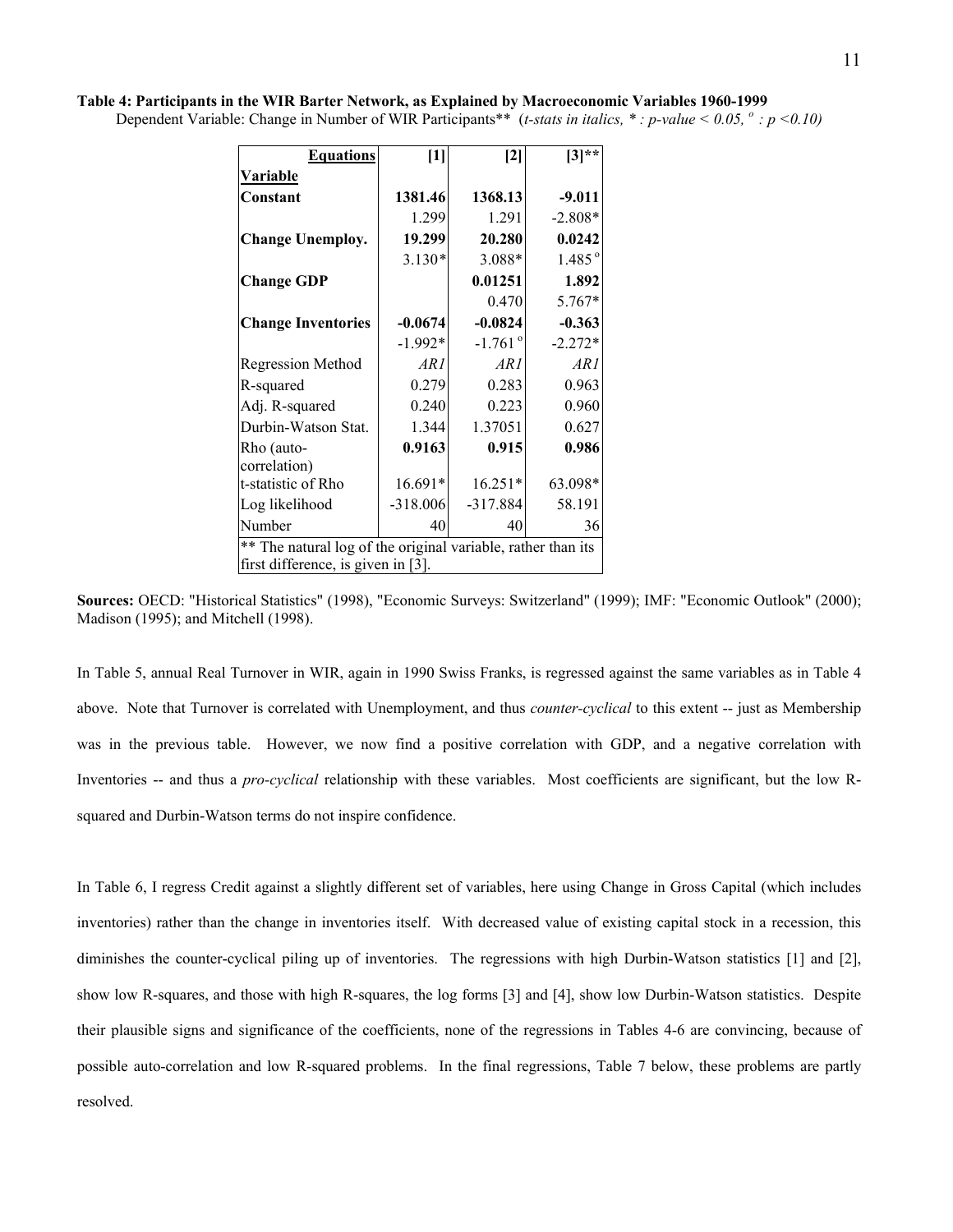| <b>Equations</b>                                                   | $\lceil 1 \rceil$ | $[2]$                 | $[3]$ **  | $[4]$ **  |  |  |
|--------------------------------------------------------------------|-------------------|-----------------------|-----------|-----------|--|--|
| Variable                                                           |                   |                       |           |           |  |  |
| Constant                                                           | 1381.46           | 1368.13               | $-9.011$  | $-38.792$ |  |  |
|                                                                    | 1.299             | 1.291                 | $-2.808*$ | $-5.077*$ |  |  |
| <b>Change Unemploy.</b>                                            | 19.299            | 20.280                | 0.0242    | 0.1068    |  |  |
|                                                                    | $3.130*$          | 3.088*                | 1.485*    | $2.677*$  |  |  |
| <b>Change GDP</b>                                                  |                   | 0.01251               | 1.892     | 3.594     |  |  |
|                                                                    |                   | 0.470                 | 5.767*    | 5.752*    |  |  |
| <b>Change Inventories</b>                                          | $-0.0674$         | $-0.0824$             | $-0.363$  |           |  |  |
|                                                                    | $-1.992*$         | $-1.761$ <sup>o</sup> | $-2.272*$ |           |  |  |
|                                                                    |                   |                       |           |           |  |  |
| <b>Regression Method</b>                                           | ARI               | AR1                   | ARI       | AR1       |  |  |
| R-squared                                                          | 0.279             | 0.283                 | 0.963     | 0.0417    |  |  |
| Adj. R-squared                                                     | 0.240             | 0.223                 | 0.960     | $.261E-2$ |  |  |
| Durbin-Watson Stat.                                                | 1.344             | 1.37051               | 0.627     | 0.772     |  |  |
| Rho (auto-                                                         | 0.9163            | 0.915                 | 0.986     | 0.971     |  |  |
| correlation)                                                       |                   |                       |           |           |  |  |
| t-statistic of Rho                                                 | 16.691*           | $16.251*$             | 63.098*   | 38.808*   |  |  |
| Log likelihood                                                     | $-318.006$        | $-317.884$            | 58.191    | 13.034    |  |  |
| Number                                                             | 40                | 40                    | 36        | 52        |  |  |
| ** The natural log of the original variable, rather than its first |                   |                       |           |           |  |  |
| difference, is given in $[3]$ , $[4]$ .                            |                   |                       |           |           |  |  |

**Table 5: Total Turnover in the WIR Barter Network, as Explained by Macroeconomic Variables 1960-1999** Dependent Variable: Change in Annual Turnover of WIR-Bank (*t-stats in italics,* \*: p-value < 0.05,  $\degree$  : p <0.10)

 **Sources:** Same as Table 4.

**Table 6: Credit Advanced in the WIR Barter Network, as Explained by Macroeconomic Variables 1960-1999**

Dependent Variable: Change in Annual Credit Advanced by WIR-Bank (*t-stats in italics, \*: p-value < 0.05, °: p <0.10)* 

| <b>Equations</b>                                                   | $[1]$      | $[2]$      | $[3]**$  | $[4]$ **  |
|--------------------------------------------------------------------|------------|------------|----------|-----------|
| <b>Variable</b>                                                    |            |            |          |           |
| Constant                                                           | 11.034     | 10.172     | $-1.112$ | $-25.554$ |
|                                                                    | 1.186      | 1.17157    | $-0.336$ | $-4.578*$ |
| <b>Change Unemploy.</b>                                            | 0.433      | 0.455      | 0.0692   | 0.0538    |
|                                                                    | $2.154*$   | $2.373*$   | 1.864°   | 1.697°    |
| <b>Change GDP</b>                                                  | $-0.207$   |            |          | 2.6536    |
|                                                                    | $-0.370$   |            |          | 4.488*    |
| <b>Change Gross Cap.</b>                                           |            |            | 0.5734   | $-0.179$  |
|                                                                    |            |            | $2.024*$ | $-0.566$  |
|                                                                    |            |            |          |           |
| <b>Regression Method</b>                                           | ARI        | ARI        | ARI      | AR 1      |
| R-squared                                                          | 0.103      | 0.101      | 0.281    | 0.690     |
| Adj. R-squared                                                     | 0.0662     | 0.0829     | 0.237    | 0.661     |
| Durbin-Watson Stat.                                                | 2.490*     | 2.497*     | 0.592    | 0.818     |
| Rho (auto-correlation)                                             | 0.6967     | 0.689      | 0.994    | 0.964     |
| t-statistic of Rho                                                 | $6.902*$   | 6.82298    | 116.617  | 30.564*   |
| Log likelihood                                                     | $-224.595$ | $-224.665$ | 27.130   | 34.412    |
| Number                                                             | 51         | 51         | 36       | 36        |
| ** The natural log of the original variable, rather than its first |            |            |          |           |
| difference, is given in [3], [4].                                  |            |            |          |           |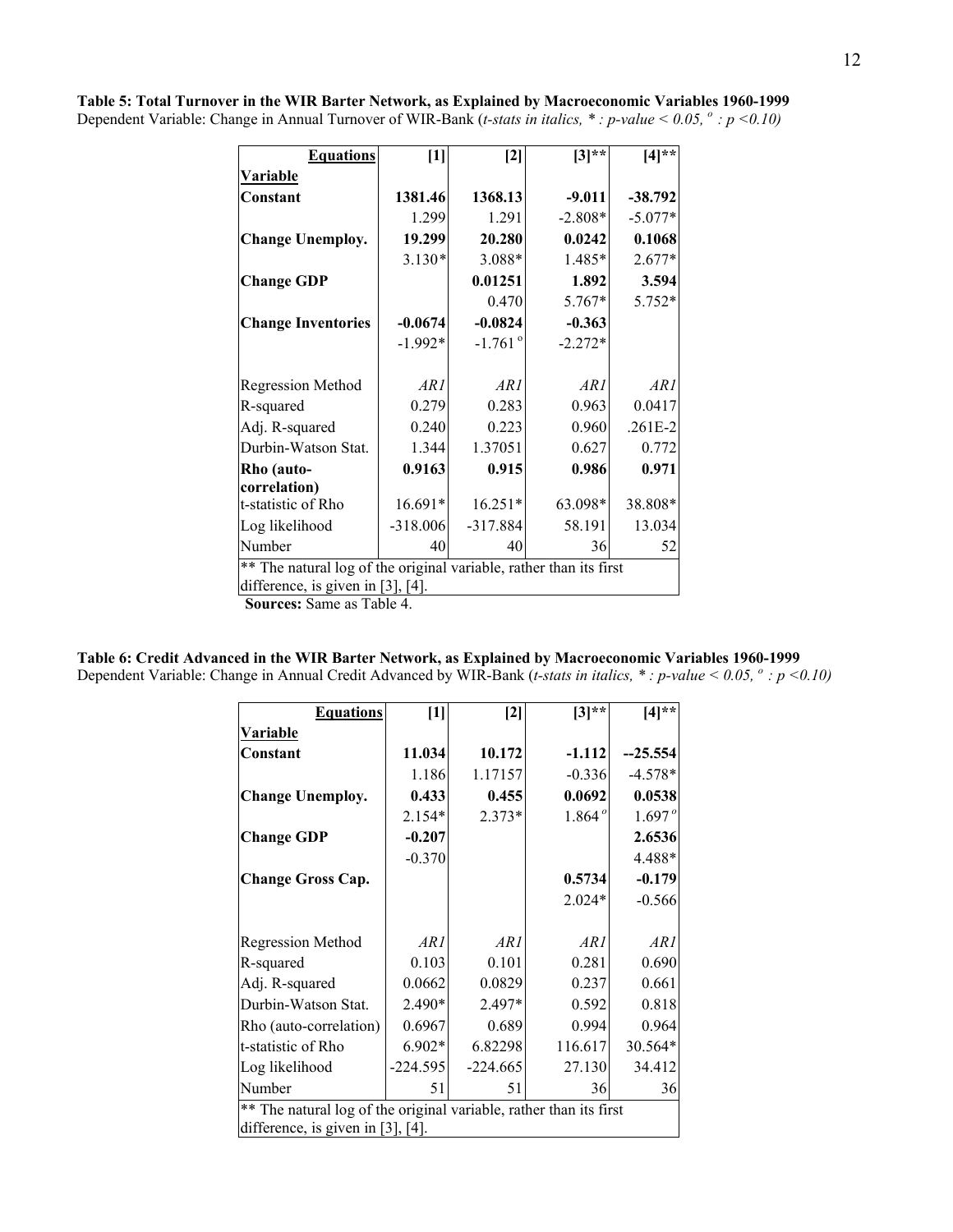In Table 7, I use the ratio of Credit over total barter Turnover. This is motivated largely by trying to lessen the autocorrelation problems of the earlier regressions. Recall that while Credit was counter-cyclical, Turnover was pro-cyclical in all variables *except* Unemployment. Accordingly, and in contrast to the earlier regressions, I now find that the Unemployment term is not significant. The "Change in Inventories and Change in GDP, are highly significant in regression [2]. The Durbin-Watson statistic for this equation, however, indicates that the null hypothesis of first-order auto-correlation cannot be rejected at five percent.

Since the previous regressions show Credit as correlated with Inventories, while Turnover volume is correlated with GDP, the *ratio* of Credit to Turnover in Table 7, therefore, correlates *with* Inventories and *against* GDP. As in the IRTA regressions of Table 3, however, collinearity is evident between the GDP and Inventory terms. In both cases some functional relationship is likely, although not specified here.

| <b>Equations</b>    | $[1]$       | $\lceil 2 \rceil$ | $\mathbf{[3]}$ | [4]                   |
|---------------------|-------------|-------------------|----------------|-----------------------|
| Variable            |             |                   |                |                       |
| Constant            | 1.86E-01    | 1.89E-01          | $1.92E-01$     | 2.45E-01              |
|                     | $5.314*$    | $5.448*$          | $5.067*$       | $11.192*$             |
| Time                | 4.66E-03    | 4.49E-03          | 4.34E-03       | 3.04E-03              |
|                     | $4.402*$    | $4.648*$          | $4.123*$       | $4.400*$              |
| Unemploy.           | $-5.50E-05$ |                   |                |                       |
|                     | $-0.384$    |                   |                |                       |
| <b>Change GDP</b>   | $-1.53E-06$ | $-1.52E-06$       |                | $-8.73E-07$           |
|                     | $-2.633*$   | $-2.659*$         |                | $-1.767$ <sup>o</sup> |
| <b>Chnge Invnt.</b> | 2.23E-06    | 2.23E-06          | 3.63E-07       |                       |
|                     | $2.089*$    | $2.129*$          | 0.434          |                       |
|                     |             |                   |                |                       |
| Regress.Mthd        | ARI         | ARI               | ARI            | AR 1                  |
| R-squared           | 0.457       | 0.419             | 0.343          | 0.568                 |
| Adj.R-squrd         | 0.394       | 0.396             | 0.307          | 0.550                 |
| Durb.-Watson        | 2.069*      | 1.664             | $2.229*$       | $2.413*$              |
| Rho                 | 0.832       | 0.983             | 0.846          | 0.788                 |
| t-stat. of Rho      | 9.788*      | 65.533*           | 10.709*        | 9.057*                |
| Log liklhood        | $-111.74$   | $-416.85$         | $-108.08$      | $-132.53$             |
| Number              | 40          | 40                | 40             | 52                    |

 **Table 7: WIR Credit-Turnover Ratio, as Explained by Macroeconomic Variables 1948-1999**

Dependent Variable: Annual *Ratio* of Credit to Turnover, (*t-stats in italics, \* : p-value < 0.05, o : p <0.10)* 

 **Sources:** Same as Table 4.

#### **V. Conclusions and Implications**

The Swiss results are less persuasive than the US, perhaps due to the poorer coverage of its national data (Maddison 1995, p.

135) -- as opposed to its barter exchange data. Nevertheless, there is substantial evidence for the general form of our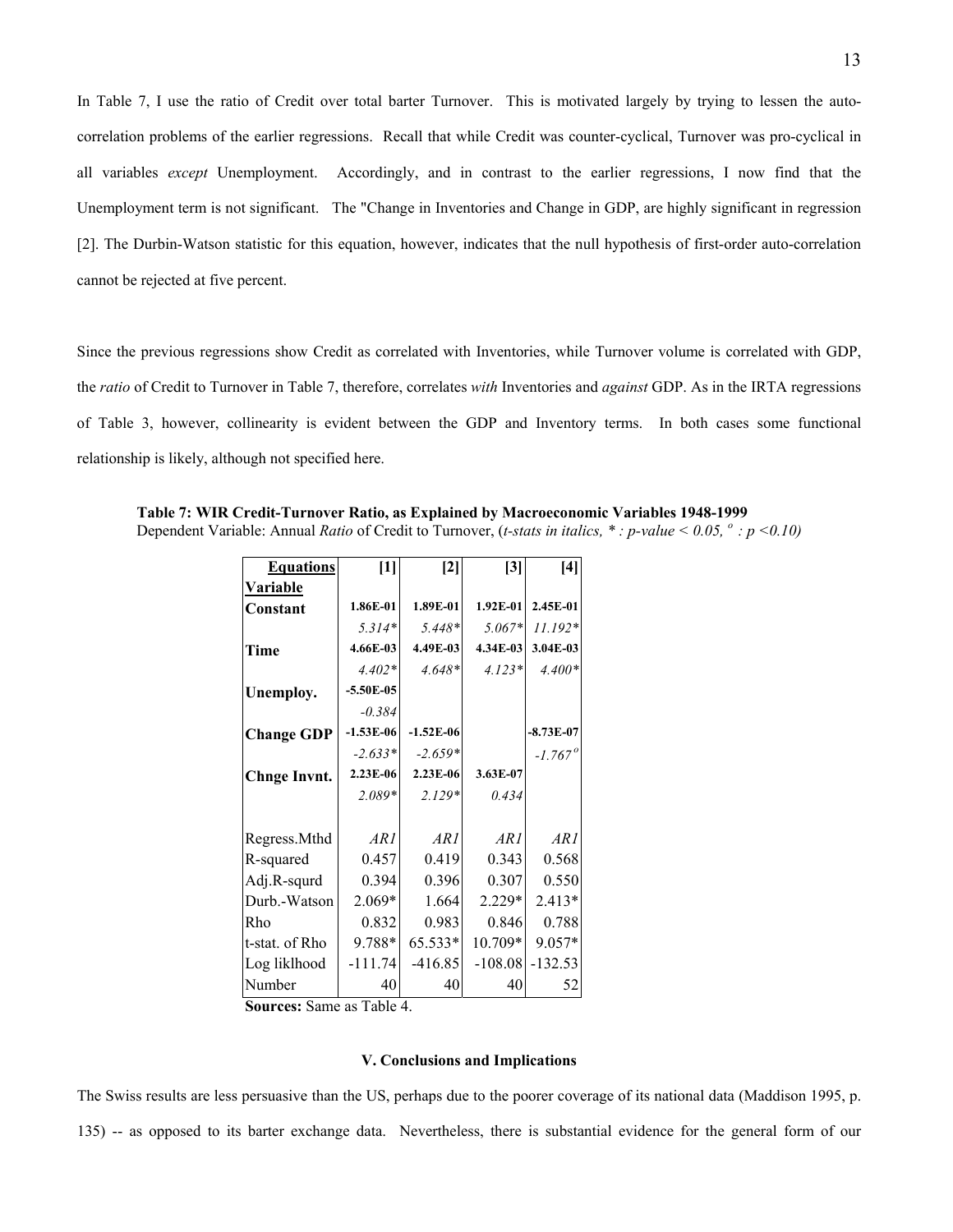hypothesis, that centralized barter exchange is counter-cyclical. There remains the vital question, however, as to why this counter-cyclicity occurs. A basic difference of opinion exists within macroeconomic theory as to whether instability is more due to price rigidity, or to inappropriate levels of money and credit. Keynes (1936) recognized that both conditions can and do apply, and that either can lead to instability.

The reigning macroeconomic consensus, as represented by Mankiw (1993), puts the blame more on rigid prices; economists like Colander (1996) stress monetary and credit conditions. Reflecting the "sticky price" consensus of macroeconomics, most commentary on the impact of e-commerce has concentrated on prices, as we have seen. But if a barter exchange's members charge prices that do not diverge significantly from its cash prices -- those charged to their non-members -- then counter-cyclicity may derive from barter's ability to create credit.

The two barter exchanges studied here have different pricing practices. The North American IRTA is likely to benefit its participants through greater price flexibility, and price discrimination through under-the-table "discounts" off the list price (Magenheim and Murrell 1988). The IRTA is a loose affiliation of "barter middle-men," not a nationally centralized exchange like the WIR-bank. The totality of the IRTA barter exchanges is far smaller than WIR, both absolutely and relative to its national economies (principally the US and Canada).

The Swiss WIR activities are more public and centralized, more subject to the scrutiny of other customers, and so less likely to allow confidential discounts. Also, prices for goods and services in the WIR magazine are regularly quoted in WIR-credit prices that are *higher* than their equivalent in Swiss Francs, so this is not downward price flexibility. Lower prices on barter than cash would tend to divert trade to the former, and this is undesirable for most businesses – living within a cash economy, cash is almost always better than exchange credits (Healey 1996).<sup>3</sup>

The possibility remains that barter may have forced greater flexibility in network members' cash prices. But since WIR's bylaws restrict membership to small and medium businesses (Defila 1994), members will usually have comparatively little price-setting power. Thus, the counter-cyclical history of WIR is likely more due to its credit creation than to added price flexibility. Inventory flexibility, however, could also be a factor, even before wide-scale use of computers. The IRTA's counter-cyclical path probably derives from all three causes, with effects more closely balanced. If these network exchanges are indeed counter-cyclical, this is emphatically *not* the case for all "network economies". Telecommunications networks are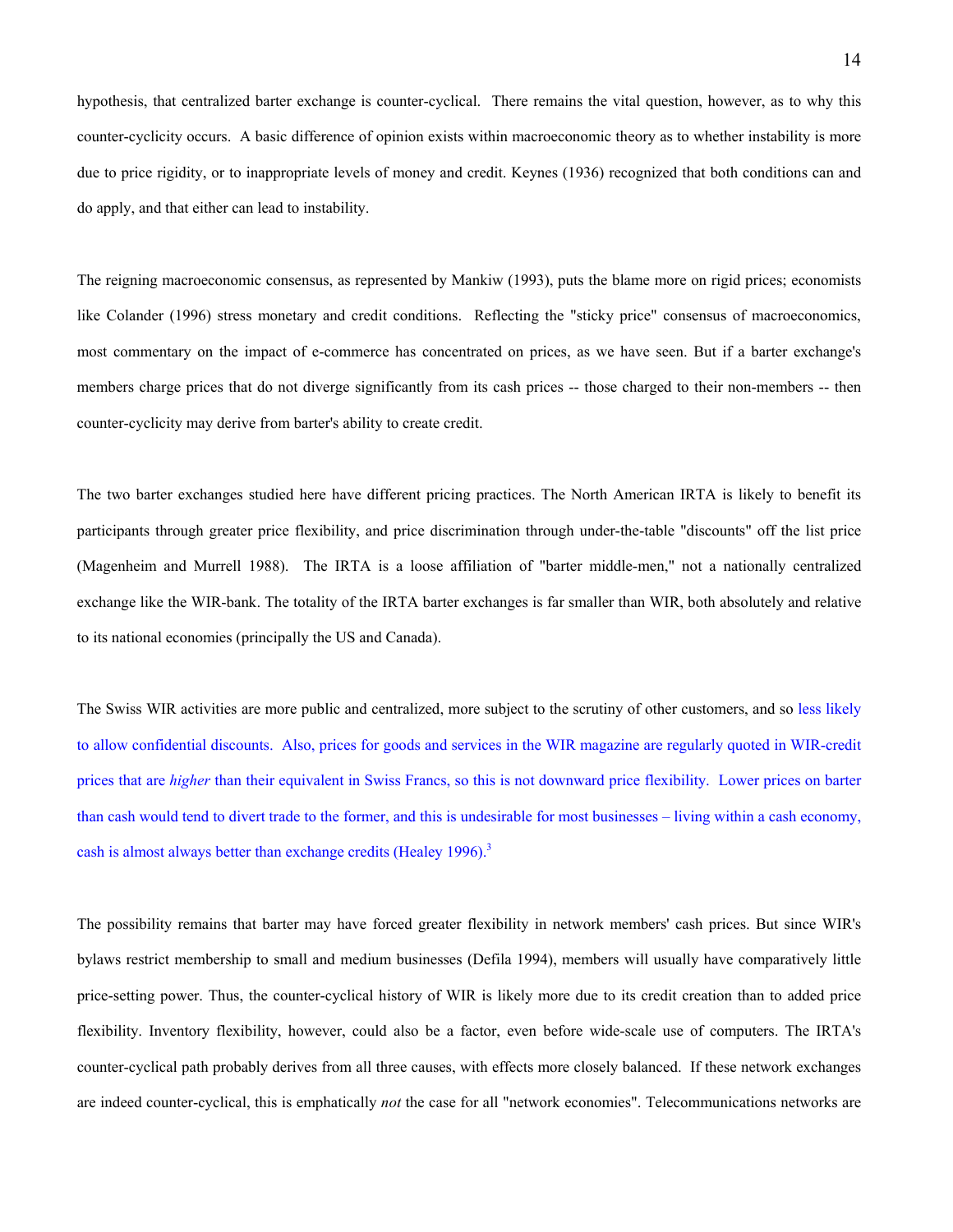highly subject to increasing returns to scale, unlike older industries – and unlike neoclassical theory (Romer 1997, Howitt and Phillipe 1998, Arthur 1996). Such industries are therefore likely, especially as their importance to the economy increases, to fuel greater *pro-cyclical* instability.

Reciprocal exchange networks like those studied here also have increasing returns and "network externalities," yet they

appear strongly counter-cyclical. It is not too soon to begin trying to understand why. To quote Mervyn King (1999), now

Governor of the Bank of England, electronic exchange may build a world in which "central banks in their present form would

no longer exist; nor would money….The successors to Bill Gates could put the successors to Alan Greenspan out of

business."

# **References**

AGHION, Philippe, and Peter Howitt (1998) *Endogenous Growth Theory*, Cambridge: MIT.

ANDERS, George (2000) "First E-Shopping, Now E-Swapping" *Wall St. Journal*, New York; Jan.17.

 ARTHR, W. Brian (1996) "Increasing Returns and the New World of Business", *Harvard Business Review*, Boston: July-August.

BEATTIE, Alan (1999) "Internet Heralds Coincidence of wants," *Financial Times*, Dec. 6.

 COLANDER, David (1996), ed., *Beyond Micro-foundations: Post Walrasian Macroeconomics*. Cambridge, UK: Cambridge University Press.

 DEFILA, Heidi (1994) "Sixty Years of the WIR Economic Circle Cooperative: Origins and Ideology of the Wirtschaftsring," **WIR Magazin**, September. (Translation by Thomas Geco.) http://www.ex.ac.uk/~RDavies/arian/wir.html.

 *Economic Report of the President* (1996), Washington, DC: US Government Printing Office.

 *Economist* Magazine (2000a), "Economics Focus: Who Needs Money?" January 22.

*\_\_\_\_\_\_\_\_\_\_\_\_\_\_\_\_\_* (2000b), "Economics Focus: E-Money Revisited," July 22.

FRIEDMAN, Benjamin (1999) "The Future of Monetary Policy", *International Finance*, December.

GREENSPAN, Alan (1999) "Testimony before the Joint Economic Committee," US Congress, June 14.

HEALEY, Nigel (1996) ΑWhy is Corporate Barter?≅ *Business Economics*, April, Vol. 31, no. 2.

 KING, Mervyn (1999) "Challenges for Monetary Policy: New and Old." Paper prepared for the Symposium on "New Challenges for Monetary Policy" sponsored by the Federal Reserve Bank of Kansas City at Jackson Hole, Wyoming, 27 August 1999. http://www.bankofengland.co.uk/speeches/speech51.pdf .

IRTA (1995), "Fact Sheet: Why Business People Barter." http://ww2.dgsys.com/~irta/fswhybpp.html, Falls Church, Virginia: IRTA.

 KEYNES, John Maynard (1936) *The General Theory of Employment, Interest, and Money*. New York: Harcourt Brace Jovanovich, 1964.

MADISON, Angus (1995*) Monitoring the World Economy, 1820-1992*, Paris: OECD.

 MAGENHEIM, E. and P. Murrell (1988) "How to Haggle and Stay Firm: Barter as Hidden Price Discrimination" *Economic Inquiry*, July, Vol. 26, no.3.

 MANKIW, N. (1993) editor of "Symposium on Keynesian Economic Theory Today," *Journal of Economic Perspectives*, Vol. 7, no. 1.

MIEIERHOFER, L. (1984) *Volkswirtsaftliche Analyse des WIR-Wirtschaftsrings*, WIR: Basel, Switzerland.

MITCHELL, B.R. (1998) *International Historical Statistics, Europe, 1750-1993*, UK: MacMillan.

OECD (2000) *Economic Outlook*, Jan., Paris: OECD.

\_\_\_\_\_ (1999) *Economic Surveys: Switzerland*, Paris: OECD.

\_\_\_\_\_ (1998) *Main Economic Indicators, Historical Statistics, 1960-97* [computer file], Paris: OECD.

ONIONS, C.T., (1966) Editor, *The Oxford Dictionary of English Etymology*, Oxford: Clarendon Press, 1995.

PLATNER, SAMUEL B. (1929), *A Topographical Dictionary of Ancient Rome*, London: Oxford University Press.

 3 <sup>3</sup> WIR credits themselves cannot be exchanged for cash at a discount, a decision historian Defila (1994) sees as crucial for the organization. (Note however, that the ability to charge lower prices in cash than in WIR-credits is nearly equivalent.)